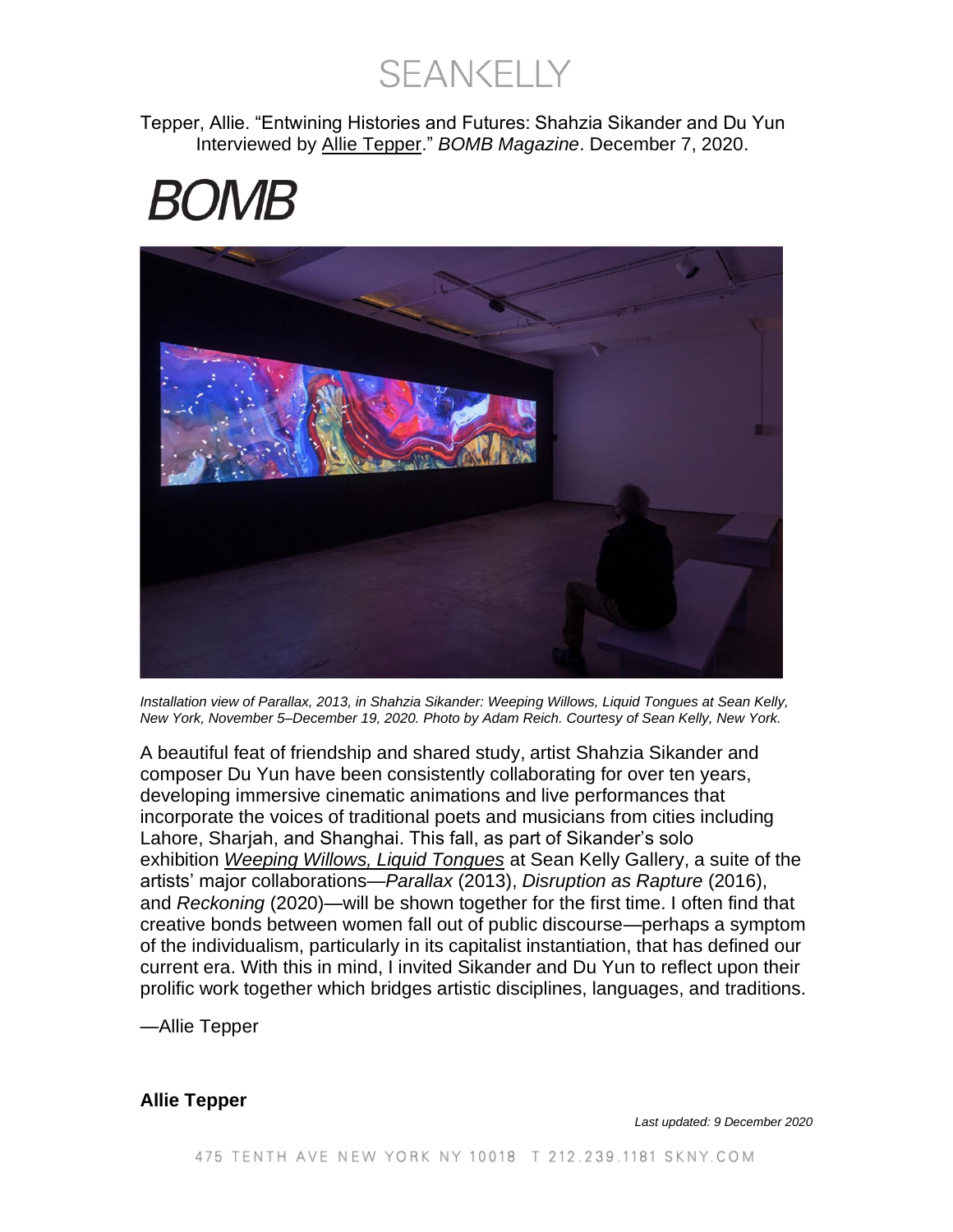**SEANKELLY** 

Shahzia, you began translating your ink paintings and drawings into a world of kinetic animation in the early 2000s, and over the past decade Du Yun has been involved, making music. What exactly prompted your early artistic encounter?

#### **Shahzia Sikander**

We first met in Bellagio in Italy in 2009 at the Rockefeller residency, and though that meeting was brief, it was clear that there was a lot of common ground in the way that we both were engaged in tradition—conceptually, but also viscerally and technically. We both intuitively knew that a creative parallel was very real. Like typical New Yorkers, we asked, "Where do you live?" and realized we were neighbors. Later there was an opportunity to make a work and related installation for the Rockbund Art Museum in Shanghai, and it made perfect sense for Du Yun to create the score, since she is from there. I wanted to incorporate the local through her experience. The work we created, *The Last Post* (2010)*,* referenced the colonial history of the subcontinent and the British opium trade with China.

#### **Du Yun**

For that installation, we looked at old Chinese poetry and calligraphy, and talked about calligraphy from Shahzia's tradition as well, and what it means. Shahzia at this time was really pregnant, so I became the eye and ear of the project. With any meaningful collaboration you need time to get to know each other. That project really made us sense our aesthetic rhythm and collaborative impulse as well.



*Shahzia Sikander and Du Yun, Disruption as Rapture, 2016, digital video animation with sound, music by Du Yun featuring Ali Sethi, animation by Patrick O'Rourke, ten minutes, seven seconds. Live performance of the score by Du Yun, Ali Sethi, and children*

**AT**

*Last updated: 9 December 2020*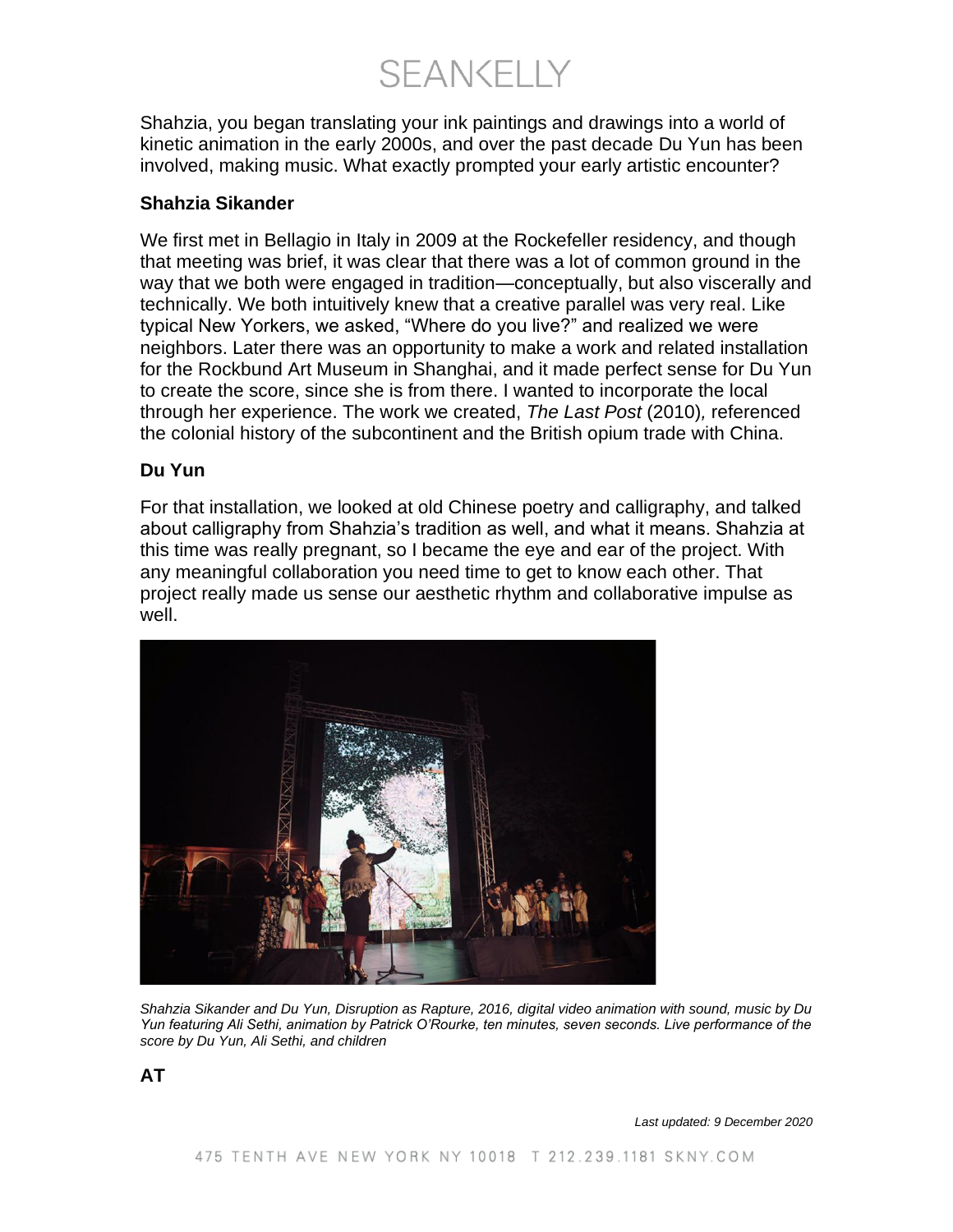**SEANKELLY** 

Could you elaborate on the role that tradition and folk art plays in your respective practices and collaborations? Shahzia, you have for many years explored forms of Indo-Persian miniature painting, which encompasses a very plural visual and cultural terrain. Du Yun, you have a project called *FutureTradition* (2017–present) in which you've collaborated with regional musicians and theater troupes across the world exploring Chinese Diaoqiang Opera and Indian raga, among other forms.

# **SS**

Historical Indo-Persian painting along with manuscript and Islamic book arts embody a vast, deep relationship with language, poetry, and text, as well as forms of music like ghazal and Indian ragas. I've studied these visual traditions with the philosophical and conceptual in mind, but sometimes the text, like an epic poem, can be several thousand verses long. For *Disruption as Rapture* (2016), commissioned by the Philadelphia Museum of Art, it was impossible to translate and condense the story of five thousand Urdu Deccani verses of Nusrati's 1657–58 poem, *Gulshan-i 'Ishq (Rose Garden of Love)*, a North Indian Hindu love story recast as a Sufi tale for an Islamic court. There was a need to create a synopsis of sorts. That opened up this idea of, "Who gets to tell the story?" which also explains how I see us collaborating. For me, the story is open-ended; that's how I paint. Ink is fluid and immediate. There is an urgency inherent to the material. Du Yun always has a big idea behind the music, and I find that incredibly charged—that a kind of navigational experience can enter the visual in ways that give it dramatic direction and specificity while keeping the story fairly abstract.

# **DY**

Thinking about how scenes unfold is critical to me. I often talk with Shahzia about operatic scenes or symphonic textures. There is a whole entity that drives the visual and music together. To answer your question about tradition, I actually grew up trained in Western classical music. I learned to play Bach when I was four years old, and learned the German, French, and Russian way of composing and of interpreting what symphony means. My work with Shahzia drove me to think further about the role of literature in artistic practices and how we can approach its subject matter through collaborations with regional musicians. This was, in part, what inspired my initiative *FutureTradition*. My training as a composer is to write a musical score, often with fixated notations. But with these collaborations you have artists who don't read music, or even speak your language, and who often have never taken orders from a woman artist. All of these nuances are woven into our practices as well. For *Disruption as Rapture*, we did a live performance in Lahore, Shahzia's hometown, engaging with boys and girls choirs from the city, who came from particular musical practices and economically from lower-income families. It was critical for me to share the stage with them. Their music is traditionally played in contexts like weddings; they are not typically soloists at art biennials.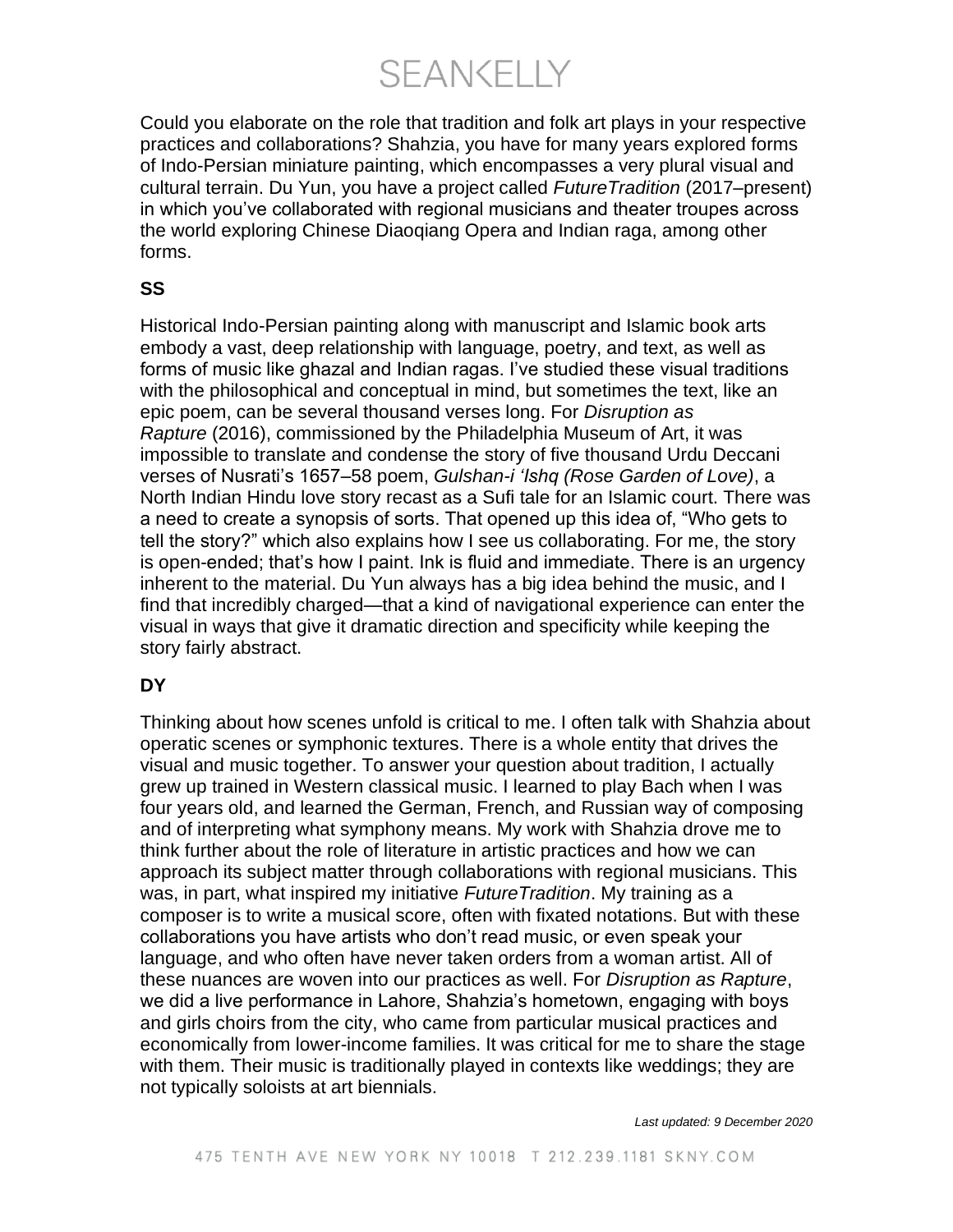# SEANKELLY

### **SS**

The long history and practice of this devotional music in Pakistan comes from the Sufi and North Indian classical traditions, which were also referenced by musician Ali Sethi, who I introduced to Du Yun and who also collaborated on this work*.* The manuscript of Nusrati's poem, which the piece is based on, is in the permanent collection of the Philadelphia Museum of Art. That provenance is very interesting to me. Historically, so many artifacts have been truncated and looted, and have arrived in Western art museums. I am interested in ideas of ownership and tradition, but not nostalgically. I'm concerned with how you take the virtuosity of a language and imagine it in ambitious ways, where it's not an amalgam or synthesis of hybridity, but instead has an ability to encompass difference. That happens when we allow other voices to come in, like the children's choir in Lahore or Arabic-speaking poets in Sharjah, but also in coming together as two individual voices, Du Yun and myself. The work has the capacity to contain us all.

### **DY**

When ragas, the miniature language, and Western operatic influences come together, people think the work is about where East meets West. It's not about that, because we have met already. It's about going into language itself and having a new set of conflicts.

# **SS**

Yes, I've always felt that the work is centering its own history. It is the center in and of itself.

# **AT**

Shahzia, you recently created your first-ever sculptural work, *Promiscuous Intimacies* (2020), a bronze rendering of a Greco-Roman Venus and the Indian Devata intertwined in a suggestive embrace. The radical intimacy of women, across disparate geographies and time, feels incredibly potent in this piece.

#### **SS**

The piece is completely related, as it's this glance backward—a way of emphasizing that tradition, culture, and identity are always in flux and not static. It's a playful relationship between two feminine representations that are often burdened



*Shahzia Sikander, Promiscuous Intimacies, 2020, patinated bronze, 42 × 24 × 18 inches. Photo by Adam Reich. Courtesy of Sean Kelly, New York.*

by their representations across history. That playfulness is also about how nonheteronormative desire is not out of the ordinary. It entwines outcasts from Classical Western art history, as if Mannerist and Indian aesthetics are accomplice witnesses of a one-sided history.

*Last updated: 9 December 2020*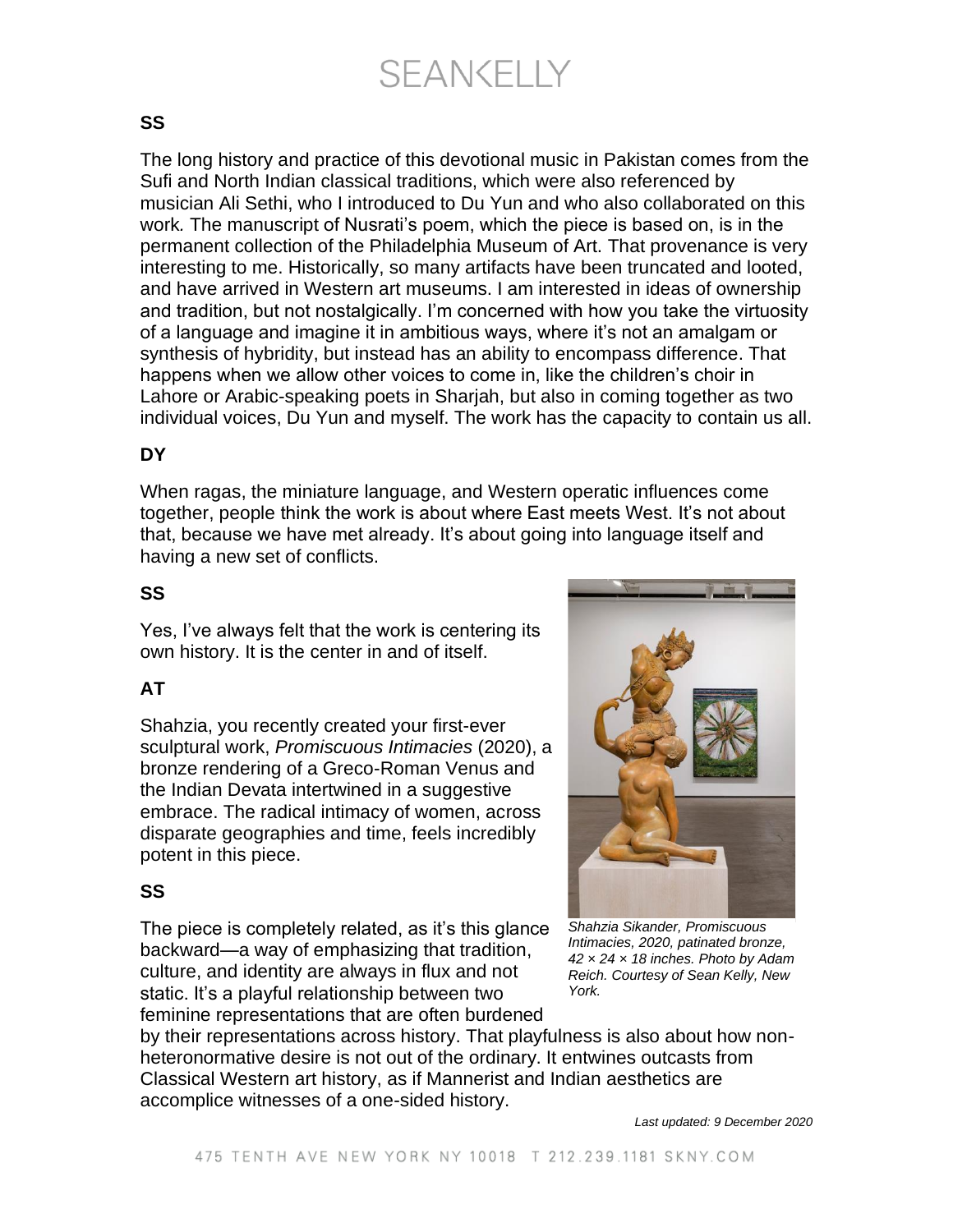# SEANKELLY



*Shahzia Sikander, Reckoning, 2020, digital video animation with sound, music by Du Yun featuring Zeb Bangash, animation by Patrick O'Rourke, four minutes, sixteen seconds. @ Shahzia Sikander. Courtesy of the artist and Sean Kelly, New York.*

### **AT**

Turning to your newest collaboration, *Reckoning* (2020) is an epic address of human conflict and ecological ruin. In it, a joust between two figures swirls through a landscape—the tension of opposing forces awaiting conclusion or release. I was struck by a feeling of both the depth of history and a very contemporary existential condition within it—that the endurance of imperialism and racial capitalism has brought us to a place of near-planetary collapse. Did creating this work channel or transmute some of the realities that this year has brought?

#### **SS**

Our work is always in tune with sites of crisis both within and outside of America. That angst from this year is there, but we had recorded the music sung by Pakistani female vocalist Zeb Bangash in 2018. I was obsessed with that dance between those two characters for a long time, which encompasses ideas like the relationship between father and son, warfare, migrancy, and memory. The song itself is about what it means to return to the earth, but also a space of death. In the animation an uprooted tree moves through water. Its sinuous, serpent-like nature could evoke the biblical nature of Adam or Eve, the expulsion, or the sea as a space of peril where in the annals of time and history colonial trade and theft occurs.

**DY**